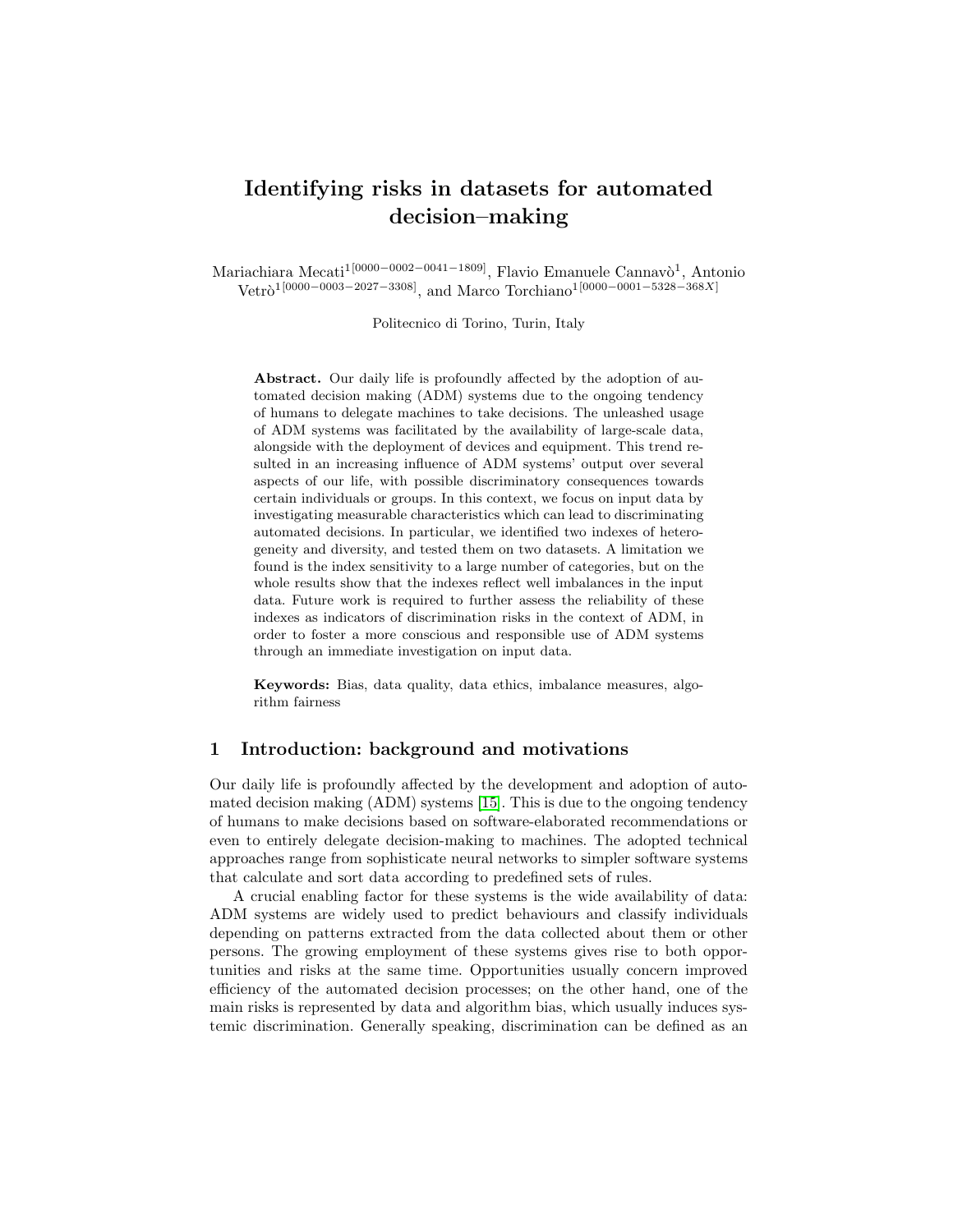"unjustified distinction of individuals based on their membership, or perceived membership, in a certain group or category" [\[10\]](#page-11-1). Since biased software is software that exposes a group (e.g. an ethnic minority, gender, or type of worker) to an unfair treatment [\[21\]](#page-11-2), an algorithm - often in order to achieve its optimization purposes - might discriminate and filter between people under consideration, with the result of a disparate impact on different population groups.

A large amount of evidence of discrimination by ADM systems has been recently collected in both scientific literature and journalistic investigations. Herein we rely on such body of evidence and we select only a few cases of discrimination caused by ADM systems; we are not proving here a complete review of the literature on automated discrimination, simply, we wish to highlight their impact on citizens' life. In a recent analysis of risk assessment for juvenile justice in Catalonia [\[22\]](#page-11-3), the machine learning model marked male defendants and people of some specific national group as recidivist more frequently than others. Based on this discrimination problem, researchers suggested a method to assess predictive performance and unfairness in Machine Learning algorithms employed in the prediction of juvenile recidivism; then, the obtained results have been compared to Structured Assessment of Violence Risk in Youth (SAVRY), a widespread risk assessment tool employed to assess the risk of violence in juvenile justice. Researchers proposed two metrics in order to evaluate fairness: demographic parity and error rate balance. They discovered that machine learning algorithms become discriminatory when adopting SAVRY demographic features: male defendants were more likely to be classified as recidivists and foreigners were more likely to be labelled as high risk although they were non-recidivists.

Another example is represented by the "Black box Schufa" [\[18\]](#page-11-4). Schufa, which is the most well-known credit agency in Germany, asserts to have information on more than 67 million consumers and to output a score for each of them. Telecom providers, retailers, and even banks rely on these scores to support their business, ranging from determining which customers might get a loan, to which user get to see a certain ad. Thanks to a crowdsourcing project which involved 2, 800 volunteers who asked Schufa for their free personal credit report, researchers reverse-engineered how Schufa works and found that younger people are often evaluated worse than older people. The same happens to males, worse ranked than females. The problem derives from the fact that the General Equal Treatment Act, whose purpose is to protect consumers from discrimination based on gender and age, is ineffective with regard to credit bureaus, so age and gender are legally but unfairly included in the score.

A third representative case is in the field of image classification, and specifically facial recognition systems, which has collected a lot of critics not only for the problem of discrimination, but also for the technology per se. The case concerns commercial gender classification: in [\[8\]](#page-11-5) the authors revealed how automated facial image analysis is affected by performance disparity in gender and race: in particular, the gender classification on female faces works significantly worse than classification on male faces, and performance are better on lighter skin tones than darker ones.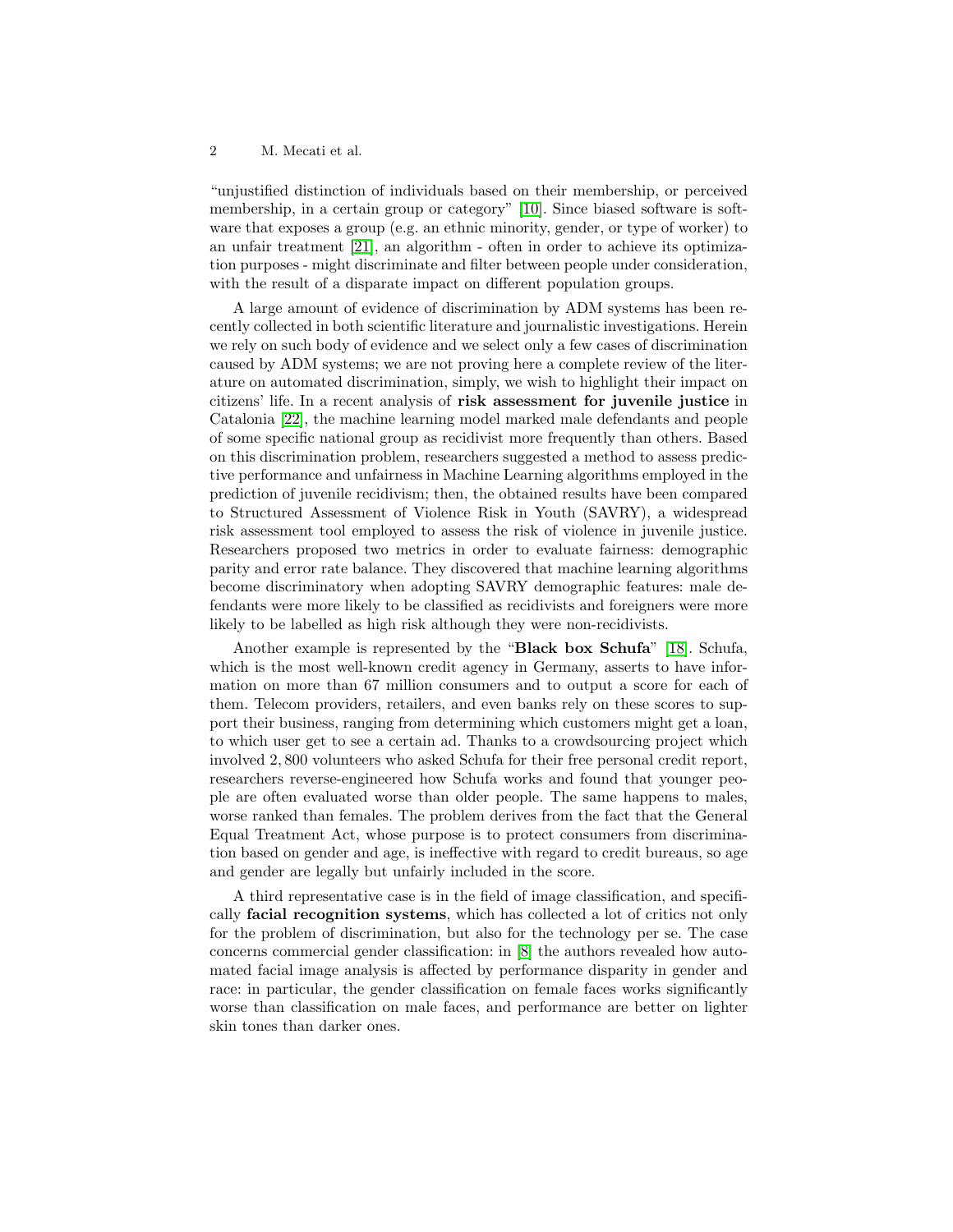Lastly, it is worthy to mention the "Report of the Special rapporteur on extreme poverty and human rights" [\[1\]](#page-10-0), released by the United Nations clearly disapprove the way governments are actually automating welfare management, because the collected evidence showed that these systems systematically discriminate the weakest segments of society and exacerbate existing inequalities.

To conclude, the diffusion of ADM systems in a wide range of application domains has raised serious concerns about discriminatory impact towards certain individuals or social groups. Despite existing anti-discrimination laws in several countries forbid – for certain business and government services – unfair treatment of people based on the so-called sensitive attributes (i.e. specific traits of a person such as gender and race), this is not enough to mitigate the problem: fairness and bias in ADM systems remain an open and relevant issue [\[17\]](#page-11-6). These problems emerge in large part due to imbalanced datasets [\[6\]](#page-11-7), mainly because machine learning systems search for certain patterns in the input data and apply them to new data.

In order to investigate this crucial aspect, in this paper we lay the foundations of a risk assessment approach based on quantitative measures to evaluate imbalance in the input datasets of ADM systems. Specifically, we use two indexes of heterogeneity and diversity to identify imbalance in two datasets that lead to disparate impact when used to feed an ADM. Our preliminary observations confirm that the indexes can be used as indicators of risks in datasets for ADM. The paper is organized as follows. In section [2](#page-2-0) we discuss the idea of imbalance metrics as risk indicators, motivated by the conceptual framework provided by the series of ISO/IEC standards on Software Quality Requirements and Evaluation (SQuaRE). In Section [3](#page-3-0) we describe our approach, the selected metrics and the datasets we employed to conduct our exploratory study. Then, in Section [4](#page-5-0) we report the results and discuss then. We take into account the limitations of this approach in Section [6](#page-9-0) and, eventually, we highlight conclusions and potential future work in Section [7.](#page-10-1)

## <span id="page-2-0"></span>2 Imbalance in datasets as risk indicator

Discrimination carried out by ADM systems is often due to imbalance in the frequencies of certain sensitive attributes in the datasets used as input (e.g., for training a machine learning algorithm) [\[6\]](#page-11-7). This chain of effects can be interpreted in light of the conceptual model of the series of standards ISO/IEC 25000, also known as  $SQuaRE [12]$  $SQuaRE [12]$ , where both the internal software quality and the data quality have an impact on the external software quality, which in turn impact the users -active or passive- in the contexts in which the software is employed (quality in use). Figure [1](#page-3-1) represents the chain of effects formalized in SQuaRE. A simplification of this concept is the well-known GIGO principle (i.e. "garbage in, garbage out"), which states that flawed input data produces garbage as output.

We use this concept and we propose that bias in the input datasets should be measured because it has the same propagation effects that data quality is-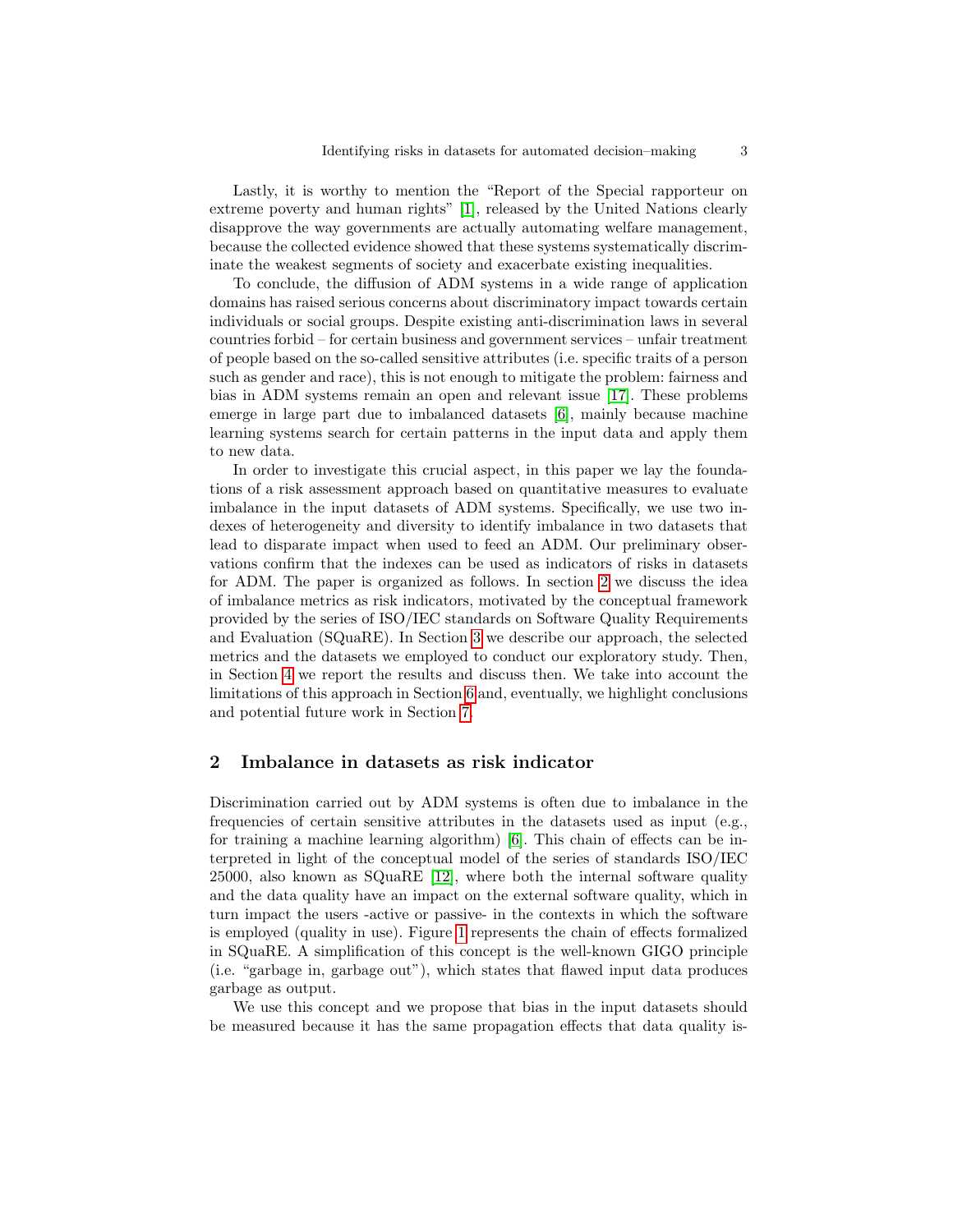<span id="page-3-1"></span>

Fig. 1: Data/software bias in the context of quality effects conceptualized in SQuaRE

sues have, and can cause biased outputs, as most of today software-automated decisions are based on the analysis of historical data.

In practice, imbalanced datasets may lead to imbalanced results, generating problems of representativity when the data are sampled - therefore leading to an underestimation or an overestimation of the population groups - and of imbalance when the dataset used has not been generated using classical sampling methods.

Taking as reference this simple conceptual framework, we propose a metricbased approach to evaluate imbalance in a given dataset as a proxy of risk of biased output from ADM systems.

## <span id="page-3-0"></span>3 Exploratory study

We conducted a study aimed at answering the following research question:

Are imbalance measures on a dataset able to reveal a discrimination risk when an ADM is trained with such data?

#### 3.1 Metrics

In this study we focus on categorical and we propose two indicators of imbalance in data. The first one is the Gini index [\[9\]](#page-11-9), a measure of heterogeneity used in many disciplines and often discussed with different designations: examples are political polarization, market competition, ecological diversity. Heterogeneity reflects how many different types (such as protected groups) are represented. In statistics, the heterogeneity of a discrete random variable  $R$ , which assumes m categories  $c_j$  with frequency  $f_j$  (with  $j = 1, ..., m$ ), varies between a degenerate (=minimum value of heterogeneity) and an equiprobable case (=maximum value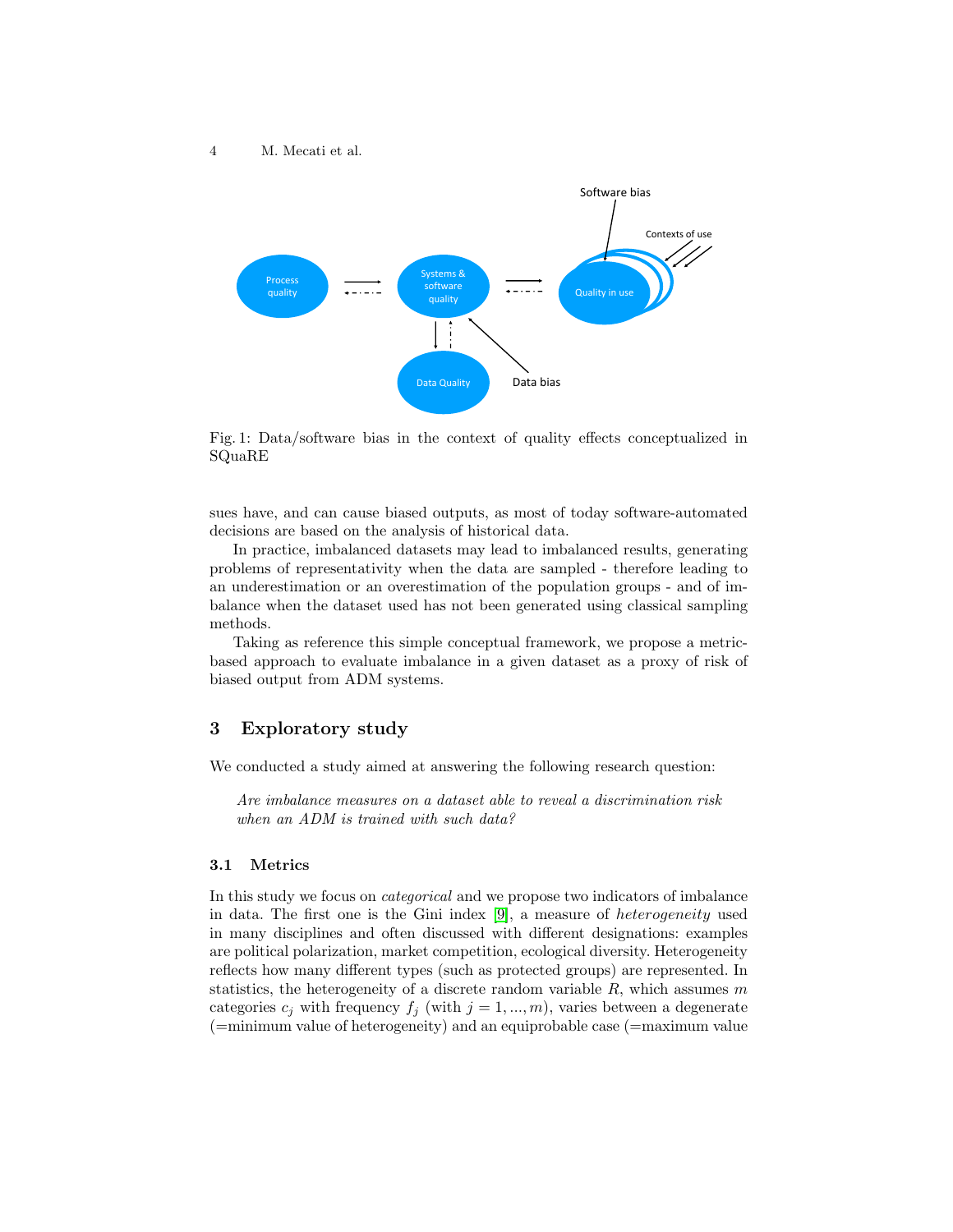of heterogeneity, since categories are all equally represented). This means that for a given  $m$ , the heterogeneity increases if probabilities become as equal as possible, i.e. the different protected groups have similar representations. The Gini index is computed as follows:

$$
I = \frac{m}{m-1} \cdot \left(1 - \sum_{i=1}^{m} f_i^2\right)
$$
 (1)

where we multiply by  $\frac{m}{m-1}$  in order to normalize the index. According to the formula, the closer the index to 1 and the higher the heterogeneity is (i.e. categories have similar frequencies), and viceversa index closer to 0 means more concentration of frequencies in few categories, thus lower heterogeneity.

The second aspect used to measure imbalance is the diversity. Diversity indexes provide information about community composition taking the relative amounts of different species (classes) into account. We use the Shannon index, which is a measure of species diversity in a community and is calculated in this way: the proportion of species j relative to the total number of species  $(p_i)$ is computed, and then multiplied by the natural logarithm of this proportion  $(\ln p_i)$ . The resulting product is summed across species and multiplied by  $-1$ . Then, we divide by  $\ln m$  in order to normalize the index as follows:

$$
H = -\left(\frac{1}{\ln m}\right) \sum_{j=1}^{m} p_j \ln p_j \tag{2}
$$

Values of normalized Shannon index close to 1 indicate higher diversity (classes have similar frequencies) while values closer to 0 indicate less diversity (because frequencies are concentrated in fewer classes). To summarize:

the closer the Gini/Shannon index to 0, the more data is affected by imbalance and the higher is the risk that such imbalance would cause effects in the output of an ADM system.

#### 3.2 Data

We tested two datasets, each referring to a different application domain.

- Credit card default dataset. This dataset contains information on default payments, demographic factors, credit data, history of payment, and bill statements of credit card clients in Taiwan from April 2005 to September 2005 [\[14\]](#page-11-10). The dataset is composed by 25 variables of which four have demographic character and can be considered as protected attributes (i.e.: sex, age, education and marital status).
- COMPAS Recidivism racial bias dataset. Data contains variables used by the COMPAS algorithm in scoring criminal defendants in Broward County (Florida), along with their outcomes within two years of the decision. The original dataset contains 28 variables; in particular, eight of such variables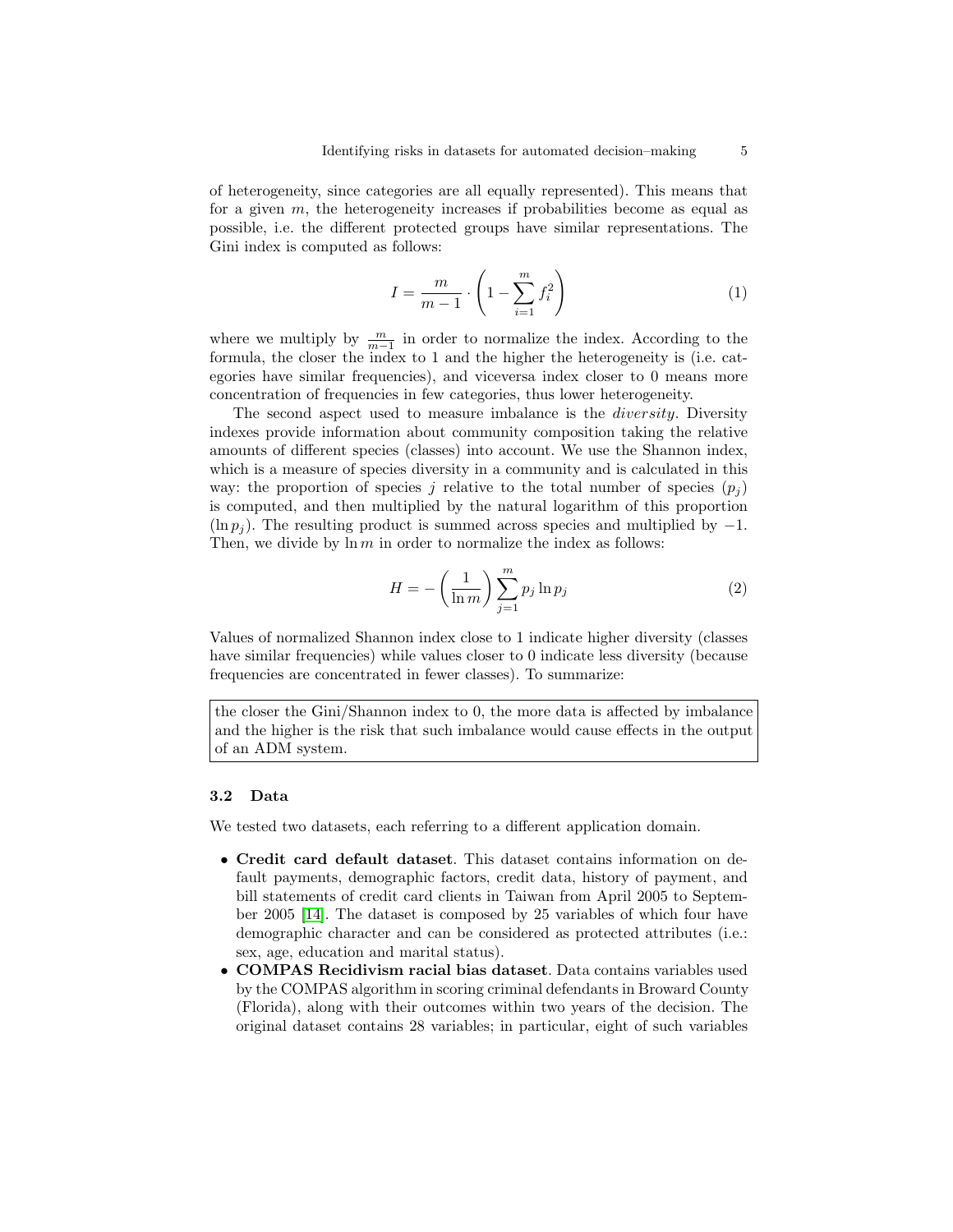are considered as protected attributes: first name, last name, middle name, sex, race, date of birth, spoken language, marital status. [\[2\]](#page-10-2).

We chose the COMPAS dataset because it is well-known it the scientific communities that study measures of algorithmic bias and related mitigation strategies. It was provided by the U.S. non-profit organization ProPublica that showed that the COMPAS algorithm is distorted in favor of white individuals, thus exposing black people to a risk of distorted recidivism. ProbPublica inves-tigation<sup>[1](#page-5-1)</sup> showed that one of the motivations for discriminations was that input data is highly imbalanced (e.g., black defendants are many more than white defendants).

The credit card default dataset was chosen because of the high impact of using ADM software in this domain (see motivations in the Introduction), and that particular dataset because of popularity: at the time of the research, it was ranked as the second most voted dataset on credit cards on Kaggle<sup>[2](#page-5-2)</sup> and it fits better our study than the one ranked first (Credit Card Fraud Detection), which is based on transactions, while we are interested on datasets that collect data on persons. Differently than COMPAS, the credit card default dataset does not contain a pre-computed classification, so we trained a classifier with a portion of the data and ran it on the remainder, observing also in this case a problem of discrimination (although less evident than in COMPAS): details are reported in the next section and for reproducibility purposes we share data, code and environment in a permanent location [\[16\]](#page-11-11).

## <span id="page-5-0"></span>4 Results and Discussion

We report results of applying the indexes on selected columns of the datasets in Table [1:](#page-6-0) the first two columns indicate the input dataset and sensitive attributes, while Gini index and Shannon index are reported in the third and fourth columns. Note that we normalize these two indexes between 0 and 1 in order to ensure their comparability, and we exclude missing values (NA) from our analysis. We report also the distributions of each class, as basis for interpretation and discussion in figures from [2](#page-6-1) to [5.](#page-8-0)

For the credit card dataset, we report data for the following variables: sex, education, marital status and age, expressed as a percentage for each of their categories. For the COMPAS dataset we report data for the attributes ethnicity, sex and age category (which includes three age classes, i.e. "Less than 25", "25- 45", "Greater than 45").

The rightmost two columns of Table [1](#page-6-0) report the fairness test based on the separation criterion (equivalence of true positive and false positive for each level of the protected attributed under analysis, as formalized in [\[4\]](#page-10-3)) and computed

<span id="page-5-1"></span><sup>1</sup> https://www.propublica.[org/article/how-we-analyzed-the-compas-](https://www.propublica.org/article/how-we-analyzed-the-compas-recidivism-algorithm)

[recidivism-algorithm](https://www.propublica.org/article/how-we-analyzed-the-compas-recidivism-algorithm) , last visited on May 29, 2020

<span id="page-5-2"></span> $^2$  https://www.kaggle.[com/datasets?search=credit+card&sort=votes](https://www.kaggle.com/datasets?search=credit+card&sort=votes) , last visited on May 29, 2020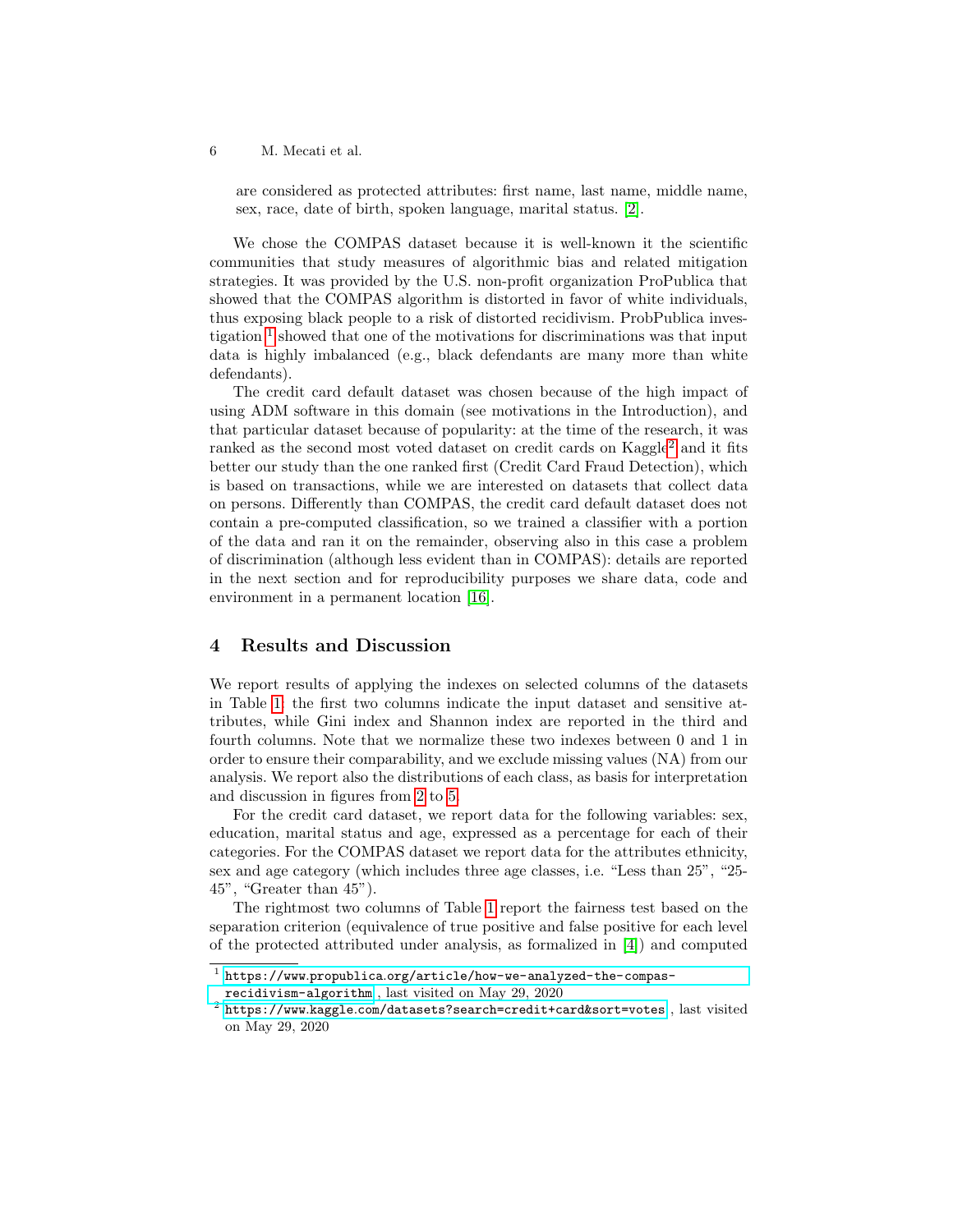with respected to the protected attributes which lowest indexes (hence, higher risk of discrimination if bias is propagated): "marital status" for the credit card default dataset and "ethnicity" for COMPAS, which has a tie with "sex" but it is preferred because of the findings of the Pro Publica study. We found that the separation criterion was only partially met in the case of "marital status" -no difference between False Positive rates, but 8% difference for true positive- and not met at all in the case of "ethnicity" in COMPAS: computation is reproducible at [\[16\]](#page-11-11).

<span id="page-6-1"></span>

Fig. 2: Frequency histograms for the classes of the protected attributes SEX and EDUCATION in the Credit card default dataset.

| <b>Dataset</b>    | Protected Gini Shannon<br>attribute index index |                 |      | Fairness (separation) |                                            |
|-------------------|-------------------------------------------------|-----------------|------|-----------------------|--------------------------------------------|
|                   |                                                 |                 |      |                       | difference difference<br>TP rates FP rates |
|                   |                                                 | $sex$ 0.96      | 0.97 |                       |                                            |
| Default of credit | <i>education</i> 0.79                           |                 | 0.68 |                       |                                            |
| card clients      | marital status 0.76                             |                 | 0.68 | 0.08                  | 0                                          |
|                   |                                                 | <i>age</i> 0.98 | 0.88 |                       |                                            |
|                   | $\epsilon$ thnicity 0.73                        |                 | 0.62 | 0.23                  | 0.18                                       |
| <b>COMPAS</b>     |                                                 | $sex$ 0.62      | 0.70 |                       |                                            |
|                   | age category                                    | 0.87            | 0.89 |                       |                                            |

<span id="page-6-0"></span>Table 1: Gini index and Shannon index for each protected attribute in the Default of credit card clients dataset and in the COMPAS dataset.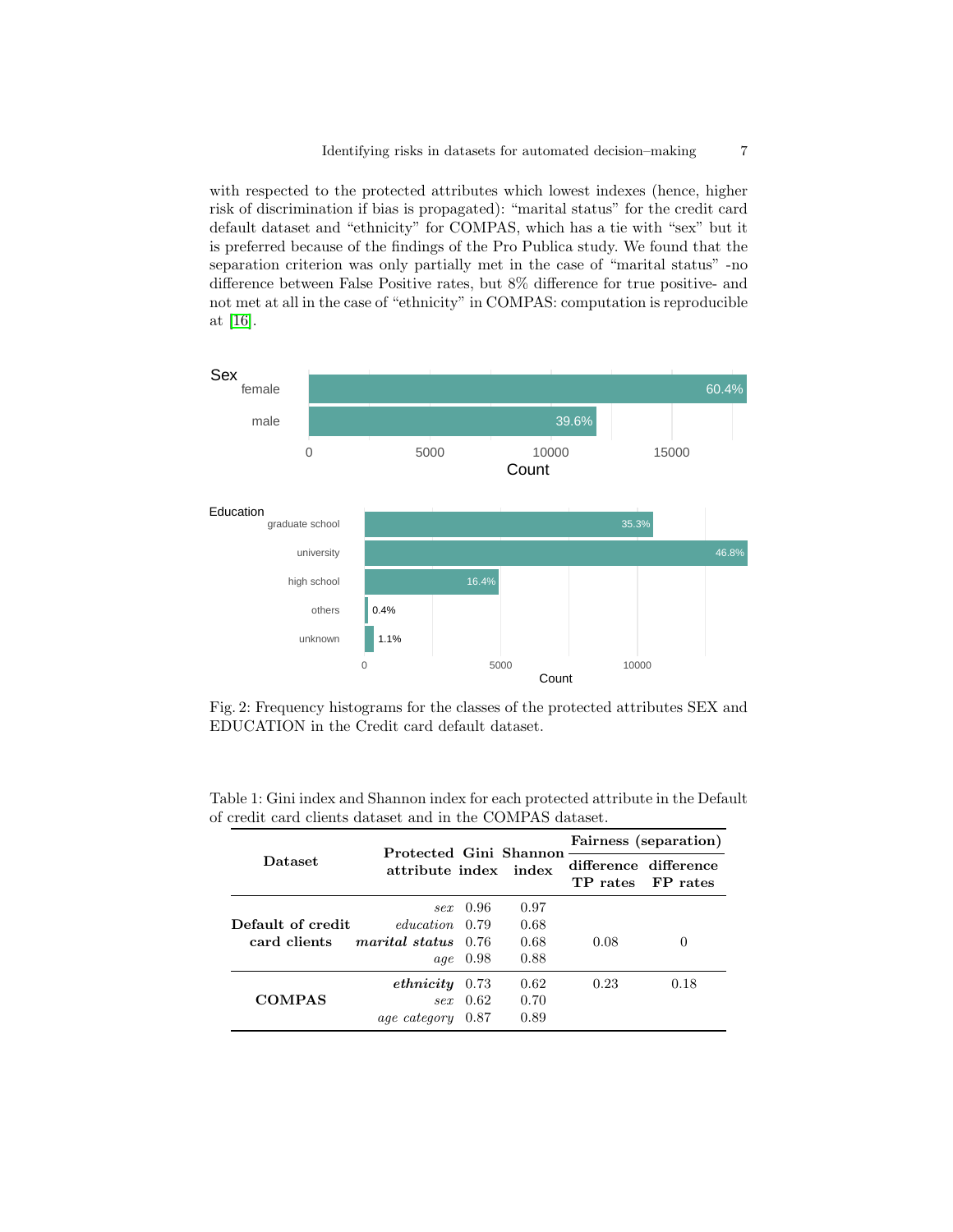8 M. Mecati et al.



Fig. 3: Frequency histograms for the classes of the protected attributes MARITAL STATUS and AGE in the Credit card default dataset.



Fig. 4: Frequency histograms for the classes of the protected attributes ETHNICITY and SEX in the COMPAS dataset.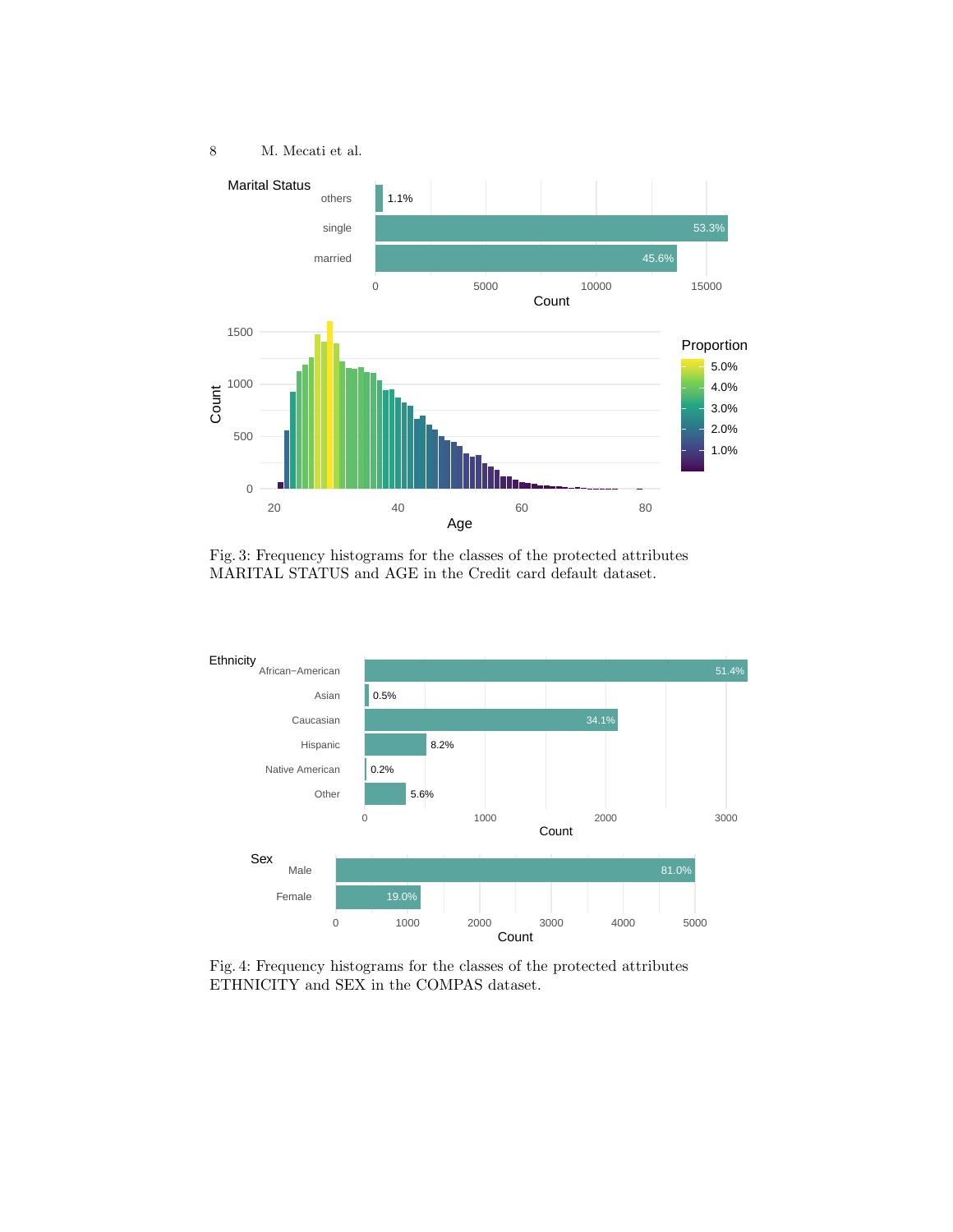<span id="page-8-0"></span>

Fig. 5: Frequency histogram for the classes of the protected attribute AGE CATEGORY in the COMPAS dataset.

Credit card dataset. In the literature, issues related to ethical decisions often appear alongside the field of creditworthiness [\[19\]](#page-11-12)[\[23\]](#page-11-13). For this reason, some studies have been conducted and have recently shown that access to credit is indirectly modulated by certain attributes such as race, rather than by information about the payer's status [\[5\]](#page-11-14)[\[7\]](#page-11-15). The dataset that we analyzed does not contain the protected attribute race, but contains other personal information, notably sex, level of education, age, marital status. The data show that 60.4% of individuals are women, 46.8% of individuals have attended university, the proportion of single individuals is predominant, and the most represented age is 29 years old. Looking at the single classes, for the protected attribute "sex" we found very high and similar indexes, suggesting a certain balance between the two classes (around 0.6 and 0.4 for female and male respectively). Then, we observe that categories "education" and "marital status" have most of data concentrated in certain categories (three out of five for education, two out of three for marital status): the corresponding two indexes assume values between 0.68 and 0.79, thus reflecting less heterogeneity and diversity than variable "sex". Finally, concerning the protected attribute "age", we note the presence of several categories with very different frequencies, which would lead to low values for Gini and Shannon indexes. By contrast, we obtained very high indexes: a feasible explanation is given by the fact that a very large number of categories is taken into account; as a consequence, occurrences are spread on all these categories, so that none of them present a distinct frequency on the whole. Indeed, in our frequency histogram we observe the typical shape of a right-skewed distribution. So, looking at such normal distribution, we can see the histogram as composed by several categories with high but similar frequencies (in the central region between around 20-25 and 40-45 years old), which may explain the high value indexes. Therefore, in presence of a large number of categories the behaviour of the indexes could be misleading and it would be recommended to aggregate - in a meaningful manner for the context at hand - the classes in fewer groups.

COMPAS Recidivism racial bias dataset. Previous research has shown that the data in the COMPAS dataset is imbalanced in favor of white people and our investigation confirms the previous study [\[13\]](#page-11-16): the highest levels of reoffending are observed in black individuals. Indeed, analysis show very imbalanced data considering any of the selected protected classes. Concerning "ethnicity",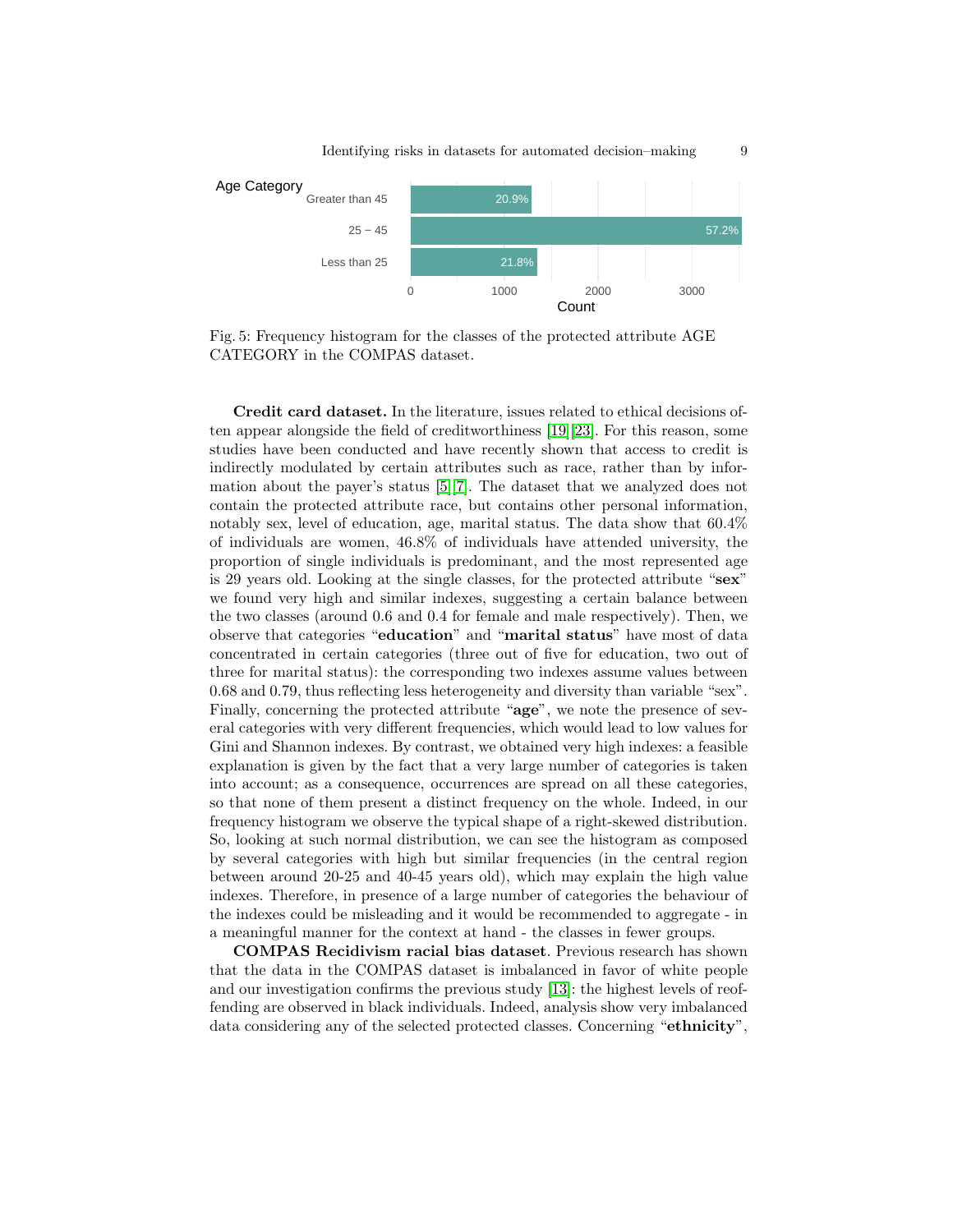about 34% of the dataset's observations refer to white people, while 51.4% refer to black people, indicating that there may be an overestimation of the race attribute - against black people - which would contribute to the estimation of recidivism, as suggested by the two indexes: 0.73 and 0.62 respectively for Gini and Shannon confirmed medium level of heterogeneity and diversity. With respect to the protected attribute " $sex$ ", we note very different frequencies  $(81\%)$ and 19% for male and female respectively) that result in low value indexes, which reveal low heterogeneity and diversity. Finally, as regards "age category" we obtained 0.87 and 0.89 respectively for Gini and Shannon indexes: indeed, we observe that the distribution is principally concentrated on the class "25-45" (57.2%) but is almost equally distributed on the other two categories ( $\sim 21\%$ each one), so the indexes tend to be higher than expected.

### 5 Related work

To date, approaches similar to ours are in the direction of labelling datasets for ethical indication purposes. One consists in a collaboration between MIT Media Lab and the Berkman Klein Center at Harvard University, which resulted in "The Dataset Nutrition Label Project" [\[20\]](#page-11-17). This initiative aims at avoiding that flawed, incomplete, skewed or problematic data have a negative impact on automated decision systems.

A similar approach is the "Ethically and socially-aware labeling" (EASAL) [\[6\]](#page-11-7), in which authors propose a conceptual and operational framework to label datasets and identify possible risks of discriminatory output when used in decision making or decision support systems. Thus, it aims to plan and develop datasets metadata to help software engineers to be aware of the risks of discrimination.

Yet another labelling approach is proposed by Gebru et al., "Datasheets for Datasets" [\[11\]](#page-11-18): with respect to the previous proposals, this research work consists of more discursive technical sheets for the purpose of encouraging an increasingly clear and comprehensive communication between users of a dataset and its creators.

Finally, although in a different field, it is worth to mention "DataTags - Share Sensitive Data with Confidence" [\[3\]](#page-10-4), a project conducted by members of the Privacy Tools project in collaboration with the IQSS Dataverse team. The goal of DataTags is to support researchers who are not legal or technical experts in investigating considerations about proper handling of human subjects data, and make informed decisions when collecting, storing, and sharing sensitive data.

### <span id="page-9-0"></span>6 Limitations

As limitations of our approach we could highlight two main aspects. The first issue is related to the amount of data that has been taken into consideration: it would be recommended to retrieve a wider number of datasets with all the concerning information, with the aim of further understanding and assessing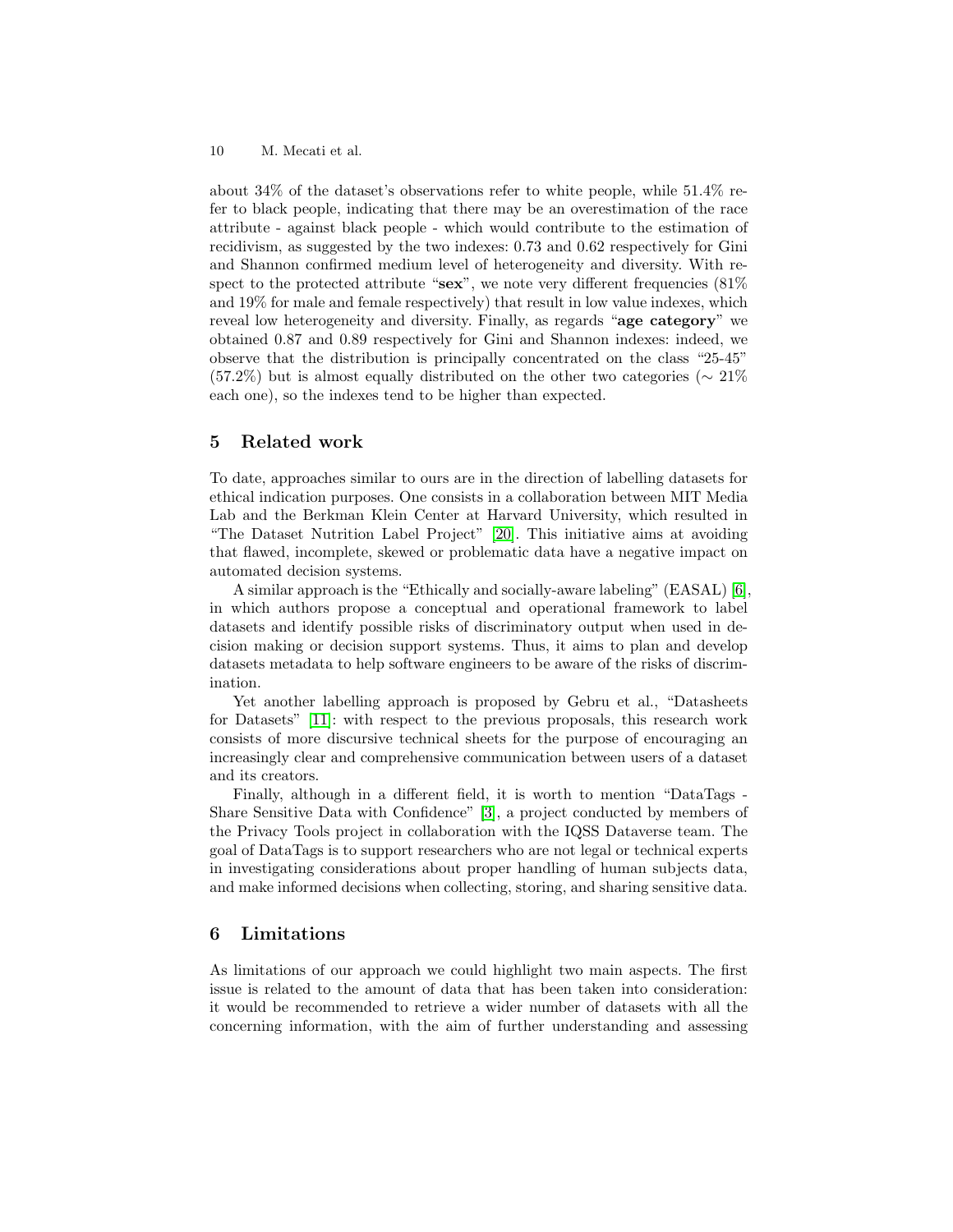the reliability of this approach. We are confident that investigating on a wider amount of data could help to interpret more profoundly the suitability of the adopted indexes. In the second place, for the purpose of improving our approach based on quantitative measures, it would be advantageous to take into account other kinds of metrics, examining and comparing their performance with the Gini and Shannon indexes. More datasets and more metrics are necessary to generalize the findings of this exploratory work and being able to deeply understand whether indicators of imbalance are reliable to anticipate the risk for potential emergence of discriminatory behavior by ADM software, as it should be accurately tested the chain of effects through which imbalance propagates.

## <span id="page-10-1"></span>7 Conclusions and future work

We presented a metric-based approach for detecting risks of biased output from automated decision making systems due to imbalance in the input data. The rational of this approach builds upon the conceptual framework of ISO SQuaRE standard series, in which a chain of quality effects is described: internal software quality and data quality have effect on external software quality, which in turn has effect on the quality in use and in the socio-technical context where software is used. Following this line of reasoning, and in line with the well known GIGO principle ("garbage in garbage out"), our hypothesis is that bias on input data will probably cause biased output data: in terms of automated decision systems, this would lead to potential discriminatory outputs.

We identified a heterogeneity index and a diversity index to measure the level of imbalance of the values of sensitive attributes and tested them on two datasets. The results showed that these indexes are able to represent imbalance in datasets that exposed problems of biased outputs. We also observed that the indexes are sensitive to the number of categories in the data: the indexes were not well reflecting the imbalance of attributes with a large number of classes.

In future work we want to test the indexes on a much larger number of datasets. Furthermore, we will enlarge the set of indexes and we aim to test this approach on real cases of automated decision making, with a view to understanding when the underlying hypothesis of the chain of effects holds.

## References

- <span id="page-10-0"></span>1. Alston, P.: Report of the special rapporteur on extreme poverty and human rights (Oct 2019), [https://undocs](https://undocs.org/A/74/493).org/A/74/493
- <span id="page-10-2"></span>2. Angwin, J., Larson, J., Mattu, S., Kirchner, L.: COMPAS Recidivism Racial Bias, propublica/compas-analysis (2016), https://github.[com/propublica/compas](https://github.com/propublica/compas-analysis/blob/master/compas-scores-two-years.csv)[analysis/blob/master/compas-scores-two-years](https://github.com/propublica/compas-analysis/blob/master/compas-scores-two-years.csv).csv
- <span id="page-10-4"></span>3. Bar-Sinai, M., Sweeney, L., Crosas, M.: Datatags, data handling policy spaces and the tags language. In: 2016 IEEE Security and Privacy Workshops (SPW). pp. 1–8 (May 2016).<https://doi.org/10.1109/SPW.2016.11>
- <span id="page-10-3"></span>4. Barocas, S., Hardt, M., Narayanan, A.: Fairness and Machine Learning. fairmlbook.org (2019), http://www.[fairmlbook](http://www.fairmlbook.org).org